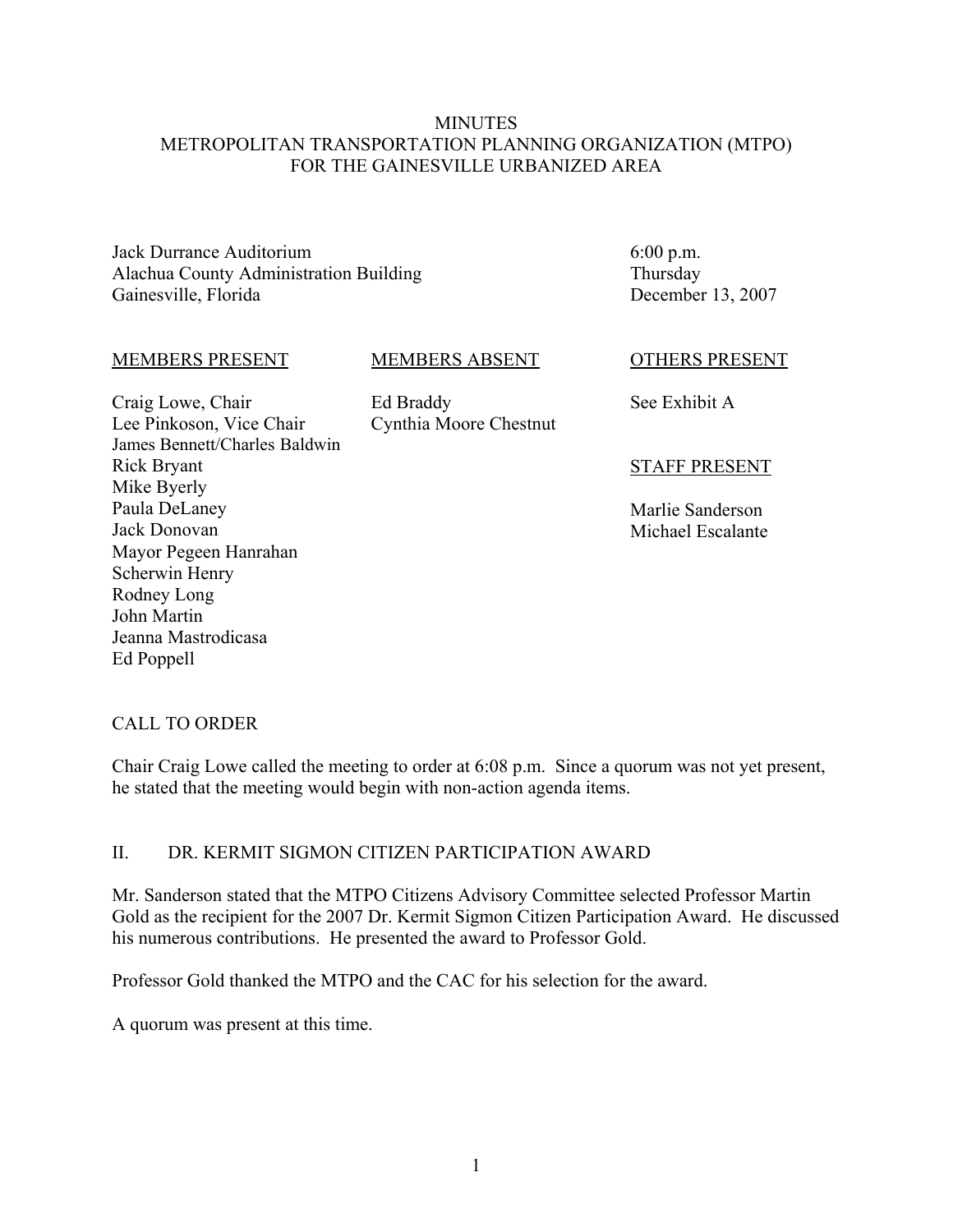### I. APPROVAL OF THE MEETING AGENDA AND CONSENT AGENDA

Mr. Marlie Sanderson, MTPO Director of Transportation Planning, noted that the MTPO Public Involvement Plan (PIP) was advertised in the Gainesville Sun and asked the Chair to inquire whether any citizens were present to comment on the PIP.

Chair Lowe asked if there were any citizens wanting to comment on the PIP.

There were no comments.

Mr. Sanderson recommended approval of the Consent Agenda and Meeting Agenda with the inclusion of a request by the Alachua County Energy Conservation Strategies Commission to comment on the MTPO Long Range Transportation Plan Update Scope of Services at the next MTPO meeting.

#### **ACTION: Commissioner Pinkoson moved to:**

- **1. approve the Consent Agenda and Meeting Agenda; and**
- **2. to receive a presentation from the Alachua County Energy Conservation Strategies Commission on the MTPO Long Range Transportation Plan Update Scope of Services at the next MTPO meeting.**

#### **Commissioner DeLaney seconded; motion passed unanimously.**

Chair Lowe stated that the City of Alachua agenda item would be next.

## VI. CITY OF ALACHUA TRANSIT SYSTEM (CATS)

Mr. Sanderson stated that the Alachua County Manager requested that the City of Alachua Transit System (CATS) be discussed by the MTPO.

Ms. Danielle Judd, City of Alachua Assistant City Manager, made an opening presentation. She introduced Mr. Clovis Watson, Jr., City of Alachua Manager.

Mr. Watson recognized City of Alachua officials and staff at the meeting and made opening remarks regarding CATS.

Dr. Ward Scott, Alachua Transportation Committee, discussed the history of CATS.

Ms. Judd continued her presentation.

The Honorable Gib Coerper, City of Alachua Mayor, asked for MTPO support for CATS.

Ms. Judd, Mr. Watson and Ms. Patricia Lee, City of Alachua Grants Specialist, answered questions regarding CATS.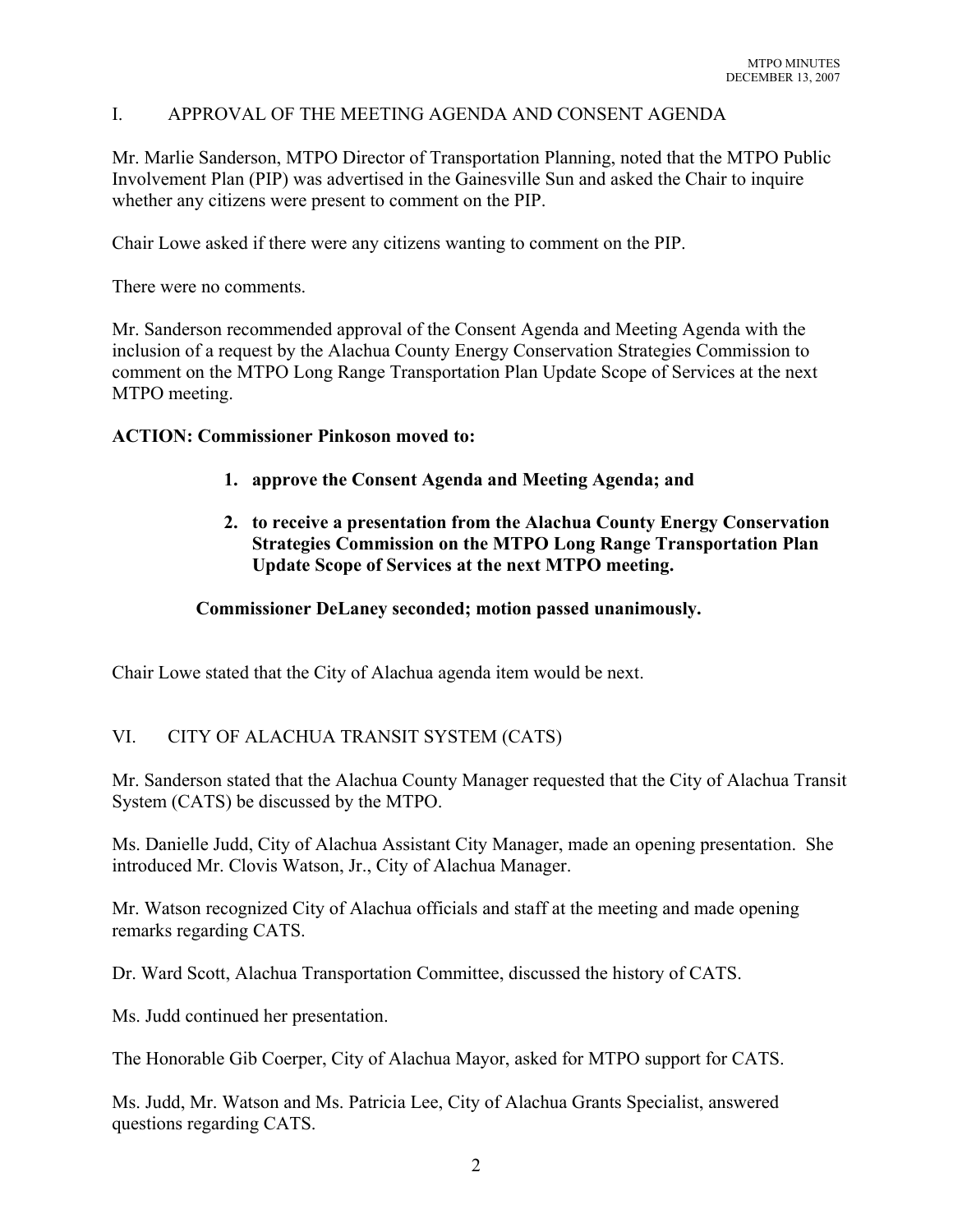Mr. James Bennett, FDOT District 2 Urban Area Development Engineer, discussed the CATS funding provided by FDOT and answered questions. He noted that, if FDOT enters into the new agreement with the City of Alachua, it would include benchmarks and performance measures that would have to be met.

Ms. Judd and Mr. Watson answered additional questions regarding CATS.

Commissioner John Martin, MTPO Rural Advisor, recommended that the MTPO approve a letter of support.

Dr. Scott commented on transit dependency.

### **ACTION: Mayor Hanrahan moved to authorize the Chair to send a letter to FDOT that supports FDOT's continued funding of the City of Alachua Transit System for one year more and states that Alachua County and the City of Gainesville will consider fiscal support of the project. Commissioner Long seconded; motion passed 7 to 3.**

#### III. CITIZENS ADVISORY COMMITTEE (CAC) VACANCIES- PROCEDURES TO FILL VACANT POSITIONS

Mr. Sanderson stated that CAC Chair has suggested a means to fill vacant positions automatically. He discussed the CAC Designate Selection Procedure (see Exhibit 1) and answered questions.

A member of the MTPO requested that MTPO staff inform MTPO members about MTPO Advisory Committee vacancy advertisements.

# **ACTION: Mayor Hanrahan moved to approve the CAC Designate Selection Procedure and readvertise to fill three CAC designate positions at the February MTPO meeting. Commissioner Mastrodicasa seconded; motion passed unanimously.**

## IV. CITIZENS ADVISORY COMMITTEE VACANT POSITIONS

Mr. Sanderson stated that the MTPO needs to fill eight vacant positions on its CAC. He said that there are three positions that have a term of office through December, 2008 and five positions that have a term of office through December, 2010. He asked if there were any applicants present to speak on their candidacy.

The following persons spoke regarding their candidacy for the CAC:

| Sharon Hawkey | James Samec | Lauren Hertel |
|---------------|-------------|---------------|
| Ewen Thomson  | Gary Weed   | Nelle Bullock |

Mr. Sanderson conducted a rollcall vote. He reported the results of the CAC appointment vote.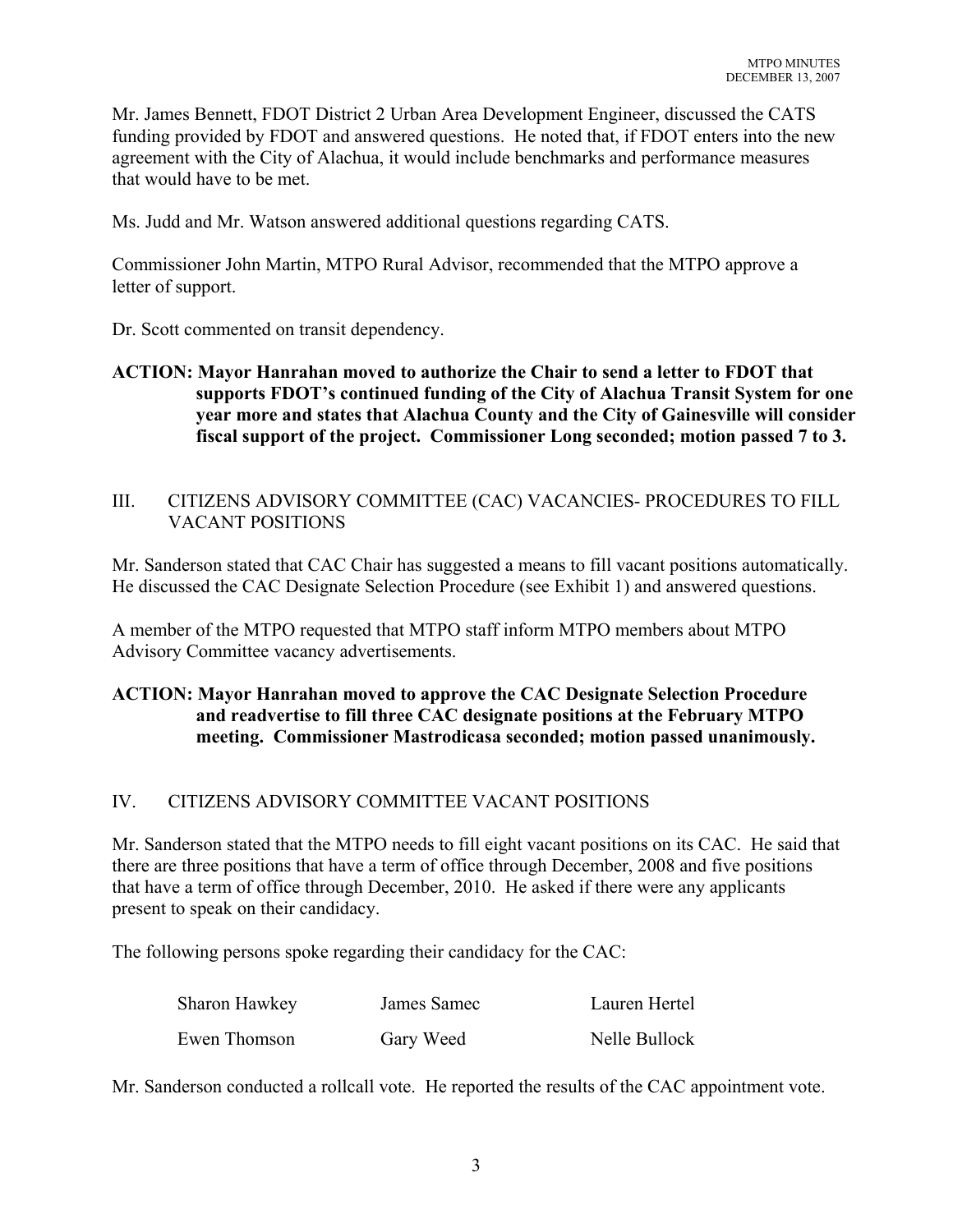## **ACTION: Commissioner DeLaney moved to appoint Nelle Bullock and reappoint Jan Frentzen, Sharon Hawkey, Ewen Thomson and Gary Weed to the CAC for a term through December, 2010. Commissioner Donovan seconded; motion passed unanimously.**

# **ACTION: Mayor Hanrahan moved to appoint Lauren Hertel, James Samec and Ruth Steiner to the CAC for a term through December, 2008. Commissioner Bryant seconded; motion passed unanimously.**

# V. BICYCLE/PEDESTRIAN ADVISORY BOARD VACANT POSITIONS

Mr. Sanderson stated that the MTPO needs to fill one vacancy on the B/PAB for a term ending in October, 2010. He asked if there were any applicants present to speak on their candidacy.

The following persons spoke regarding their candidacy for the B/PAB:

Richard Colbert Bill Radunovich

Mr. Sanderson conducted a rollcall vote and reported the results.

# **ACTION: Commissioner DeLaney moved to reappoint Bill Radunovich for a term through October, 2010. Commissioner Bryant seconded; motion passed unanimously.**

## VII. FDOT TENTATIVE FIVE-YEAR WORK PROGRAM

Mr. Sanderson stated that the Florida Department of Transportation (FDOT) has requested comments concerning its Tentative Five Year Work Program for Fiscal Years 2008/2009 to 2012/2013. He discussed the MTPO staff review of the Tentative Five Year Work Program and answered questions.

Mr. Bennett discussed the Tentative Five Year Work Program and answered questions. He noted that reimbursement of federal funds for advanced LAP projects was not allowed.

Mr. Sanderson noted that FDOT has fully funded the Traffic Management System project. He discussed the MTPO Advisory Committees' recommendations and answered questions.

Commissioner DeLaney, Alachua County Transportation Disadvantaged Coordinating Board Chair, asked about the impact of the paratransit fund reduction.

Mr. Sanderson stated that this change corrects the Work Program so that it is consistent with the MTPO's List of Priority Projects. He said that since the Traffic Management System is fully funded, Surface Transportation Program (STP) funds should go to the MTPO's second priority, the 4-laning of SE  $16<sup>th</sup>$  Avenue (State Road 226). He reported that there would be no adverse impact on the program with the funding reduction. He noted that there is still \$500,000 in STP funds to purchase paratransit vans. He added that the purchase of the vans with STP funds occurred when the Regional Transit System was considering becoming the coordinator.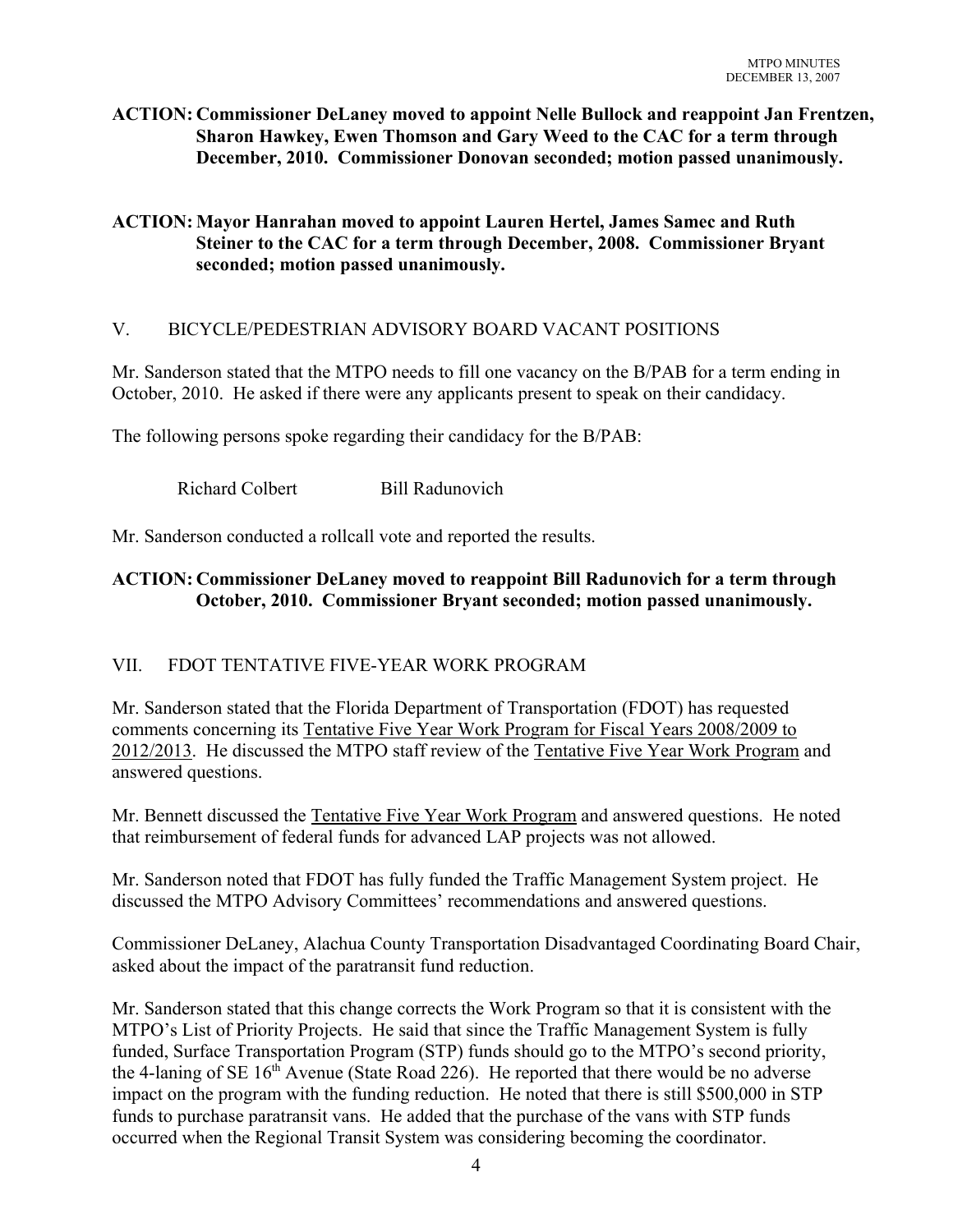Mr. Bennett discussed the MTPO Advisory Committees' recommendations and answered questions.

**ACTION: Commissioner Pinkoson moved to request that FDOT:** 

- **1. re-stripe the travel lanes on US 441 (from Archer Road to NW 23rd Avenue) to add colorized instreet bikelanes as part of the upcoming Year 2009 resurfacing project (FIN # 2078499); and**
- **2. move \$250,000 in Fiscal Years 2011, 2012 and 2013 (totaling \$750,000) for paratransit vans to the number two priority in the Year 2025 Livable Community Reinvestment Plan Cost Feasible Plan- widen SE 16th Avenue (Main Street to Williston Road) to four lanes."**

## **Commissioner DeLaney seconded; motion passed unanimously.**

# VIII. SW 62<sup>ND</sup> BOULEVARD CONNECTOR CORRIDOR STUDY

Mr. Sanderson stated that the County's consultant for the SW 62<sup>nd</sup> Boulevard Connector Corridor Study has developed alternative corridor alignments.

Mr. Dave Cerlanek, Alachua County Public Works Department Assistant Director, introduced Ms. Jennifer Spagnoli, Alachua County Traffic Engineer, the County's staff project manager and the County's consultant, Mr. Terry Shaw, HNTB Project Manager.

Mr. Shaw discussed the alternative corridor alignments and the proposed evaluation criteria and answered questions.

Mr. Bennett noted that these earmark funds must be obligated by June 2009.

## **ACTION: Commissioner Pinkoson moved to approve:**

- **1. the evaluation criteria;**
- **2. basic number and type of lanes;**
- **3. Alternatives 1 through 4 for further testing and evaluation.**

## **Commissioner Henry seconded; motion passed unanimously.**

# IX. MAIN STREET 60 PERCENT DESIGN PLANS- N 8<sup>TH</sup> AVENUE TO N 23<sup>RD</sup> **AVENUE**

Mr. Sanderson stated that the Alachua County Public Works Department has requested review comments for the Main Street Design plans from N  $8<sup>th</sup>$  Avenue to N  $16<sup>th</sup>$  Avenue. He discussed the design plans and reported MTPO Advisory Committees' recommendations.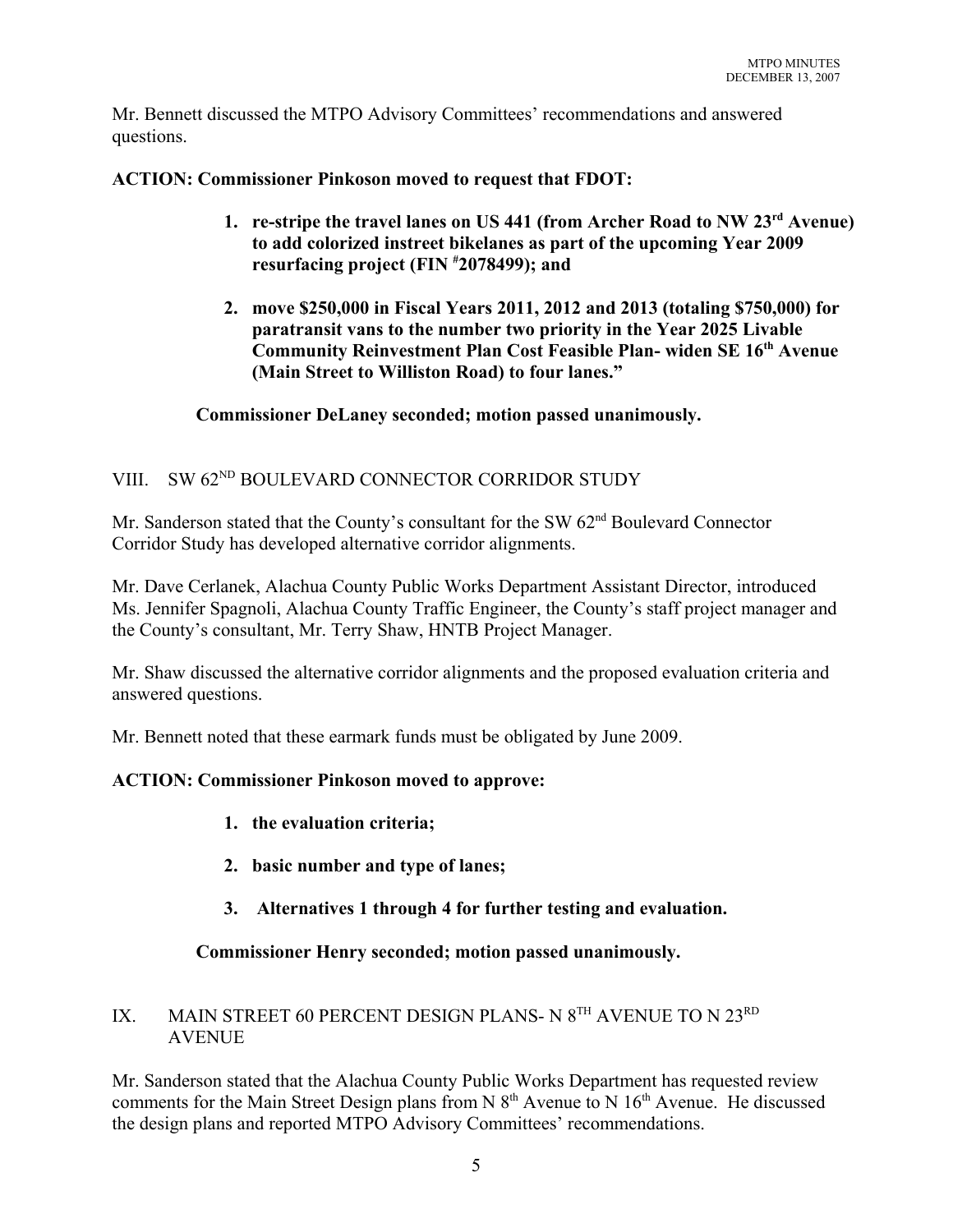Mr. Cerlanek discussed the design plans and the MTPO Advisory Committees' recommendations and answered questions. He noted that County staff would present these recommendations and staff's evaluations to the County Commission.

Mr. Gaelan Bishop, Volkert Associates Project Manager, also discussed the design plans.

- **ACTION: Commissioner Byerly moved to authorize the Chair to send a letter recommending that the Alachua County Commission consider the following comments and approve the Main Street 60 Percent Design Plans:**
	- **1. relocate the post office entrance to align with N 14th Avenue;**
	- **2. hardscape the area between the sidewalk and the curb on the east side of Main Street between N 8th Avenue to the north Good Year lot line;**
	- **3. explore the cost of incorporating tree wells (unit cost per tree well) within the proposed hardscaped area; and**
	- **4. refer to the Bicycle/Pedestrian Advisory Board a request for recommendations on:**
		- **A. more design specificity regarding hardscaping the sidewalks through the corridor; and**
		- **B. reconsideration of the roadway cross-section for an offstreet combined facility at the expense of instreet facilities.**

**Commissioner DeLaney seconded; motion passed unanimously.**

## X. ELECTION OF MTPO OFFICERS

Mr. Sanderson stated that the MTPO needed to elect a Chair, Vice-Chair and Secretary/Treasurer for the coming year. He identified the current officers and noted that the MTPO Chair traditionally alternates between the City Commission and County Commission.

#### **ACTION: Commissioner DeLaney moved to elect Commissioner Pinkoson as the MTPO Chair. Commissioner Mastrodicasa seconded; motion passed unanimously.**

**ACTION: Commissioner Pinkoson moved to elect Commissioner Henry as the MTPO Vice-Chair. Commissioner Bryant seconded; motion passed unanimously.**

**ACTION: Commissioner DeLaney moved to elect Commissioner Chestnut as the MTPO Secretary/Treasurer. Commissioner Byerly seconded; motion passed unanimously.**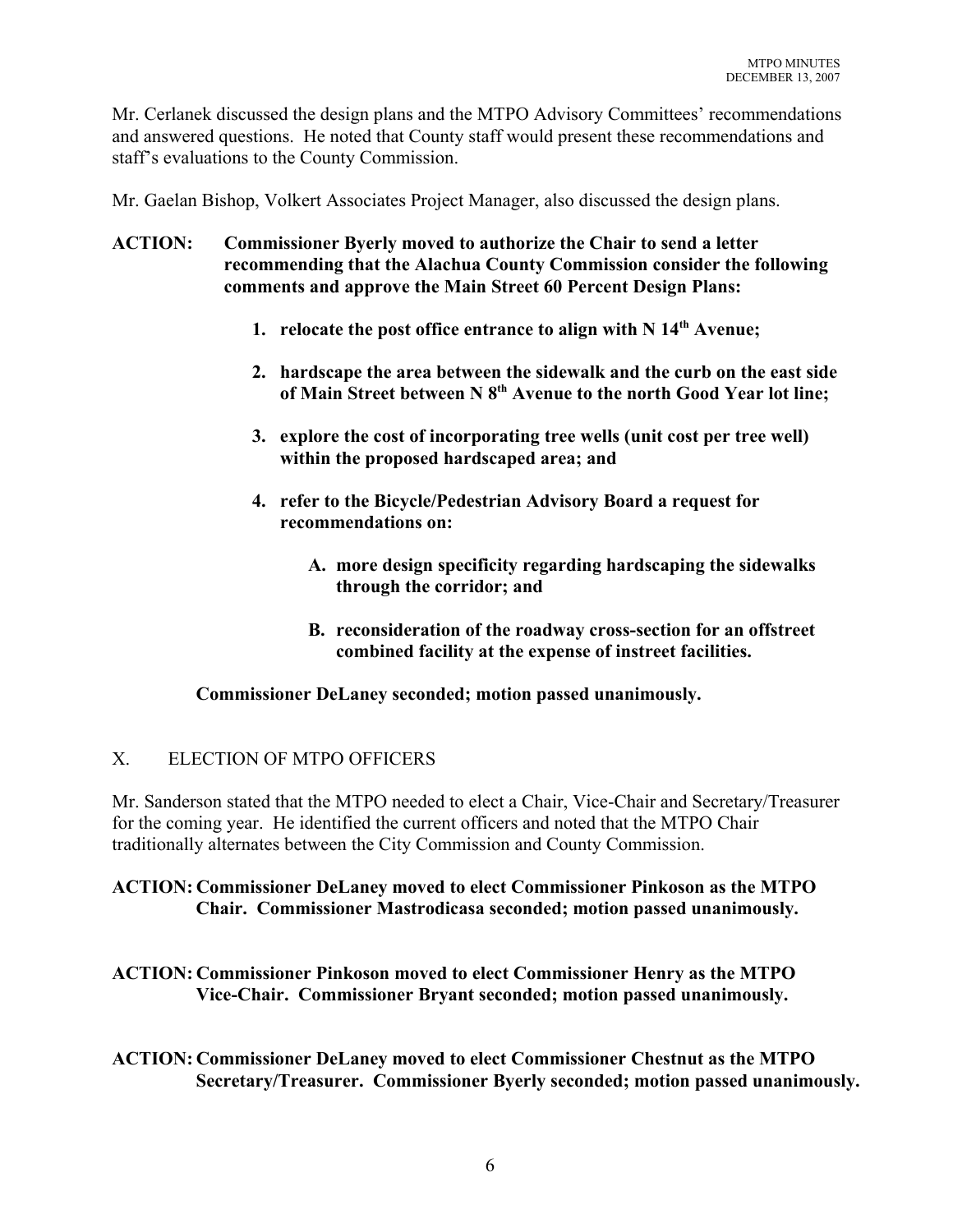Vice-Chair Pinkoson presented Commissioner Lowe a plaque and thanked him for his service as MTPO Chair.

## XI. MTPO AUDIT REVIEW COMMITTEE

Mr. Sanderson requested that the MTPO appoint two members to an Audit Review Committee. He noted that the MTPO Secretary/Treasurer traditionally chairs this committee.

# **ACTION: Commissioner Pinkoson moved to appoint Commissioner Chestnut and Commissioner Donovan to the MTPO Audit Review Committee and to have Commissioner Chestnut serve as Committee Chair. Commissioner Byerly seconded; motion passed unanimously.**

# XII. STATEWIDE ORGANIZATION OF METROPOLITAN PLANNING ORGANIZATIONS (MPOAC)

Mr. Sanderson asked the MTPO to appoint voting and alternate representatives to the Florida Metropolitan Planning Organization Advisory Council (MPOAC) for calendar year 2008.

# **ACTION: Commissioner Byerly moved to reappoint Commissioner DeLaney as the MPOAC voting representative and to reappoint Mayor Hanrahan as the MPOAC alternate representative. Commissioner Pinkoson seconded; motion passed unanimously.**

# VI. NEXT MTPO MEETING

Mr. Sanderson stated that the next MTPO meeting is scheduled for January  $9<sup>th</sup>$ . He stated that he was not aware of any items that required MTPO action in January. He recommended that the MTPO meet on February 14<sup>th</sup>.

## **It was a consensus of the MTPO to meet on February 14th.**

## VII. COMMENTS

## A. MTPO MEMBER COMMENTS

Commissioner DeLaney, MPOAC Representative, encouraged MTPO members to attend the MPOAC Institute.

## B. CITIZENS COMMENTS

There were no citizen comments.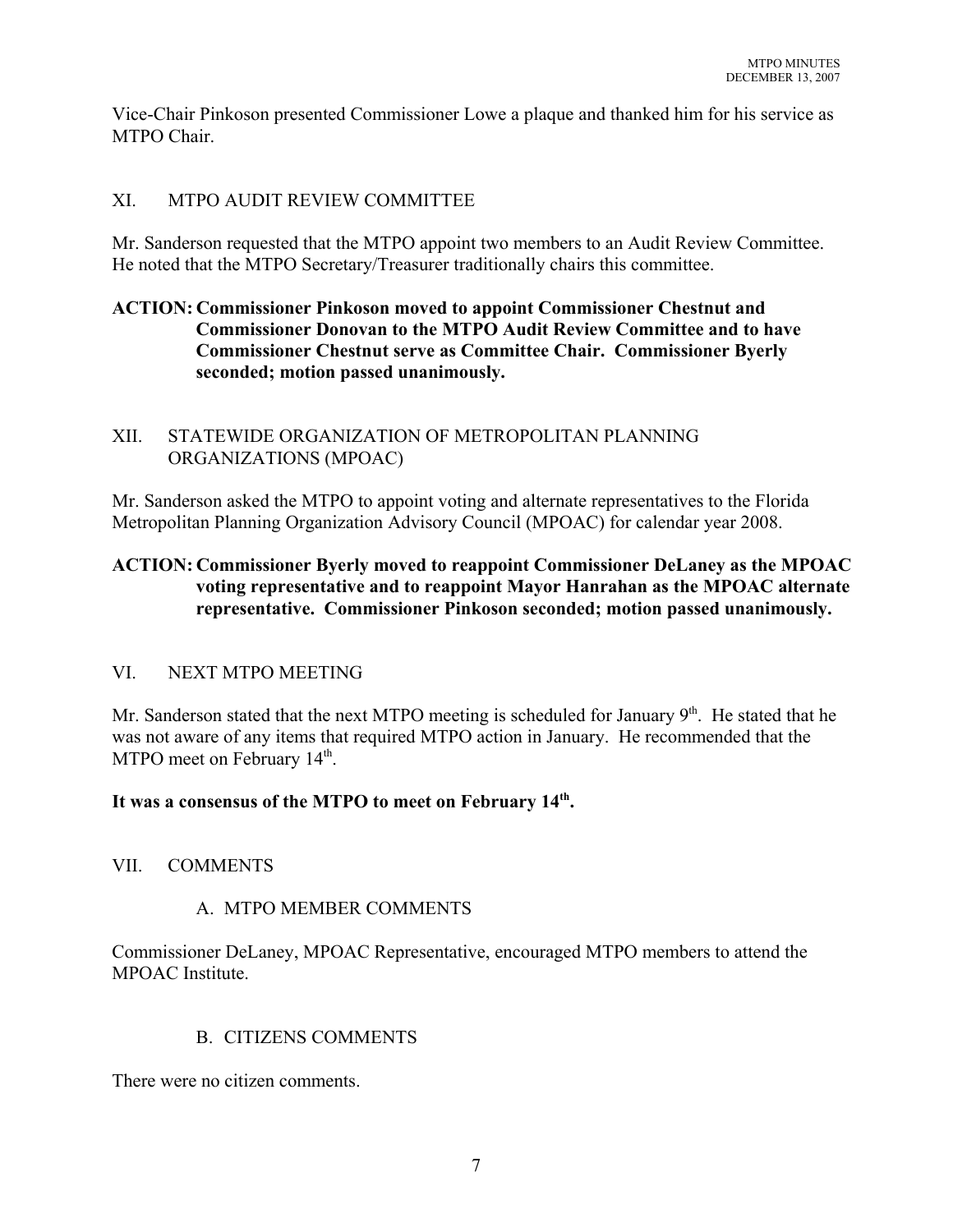# C. CHAIR'S REPORT

There was no Chair's Report.

# ADJOURNMENT

Chair Lowe adjourned the meeting at 10:40 p.m.

Date C.M. Chestnut, Secretary/Treasurer

 $\mathcal{L}_\text{max}$  , and the contribution of the contribution of the contribution of the contribution of the contribution of the contribution of the contribution of the contribution of the contribution of the contribution of t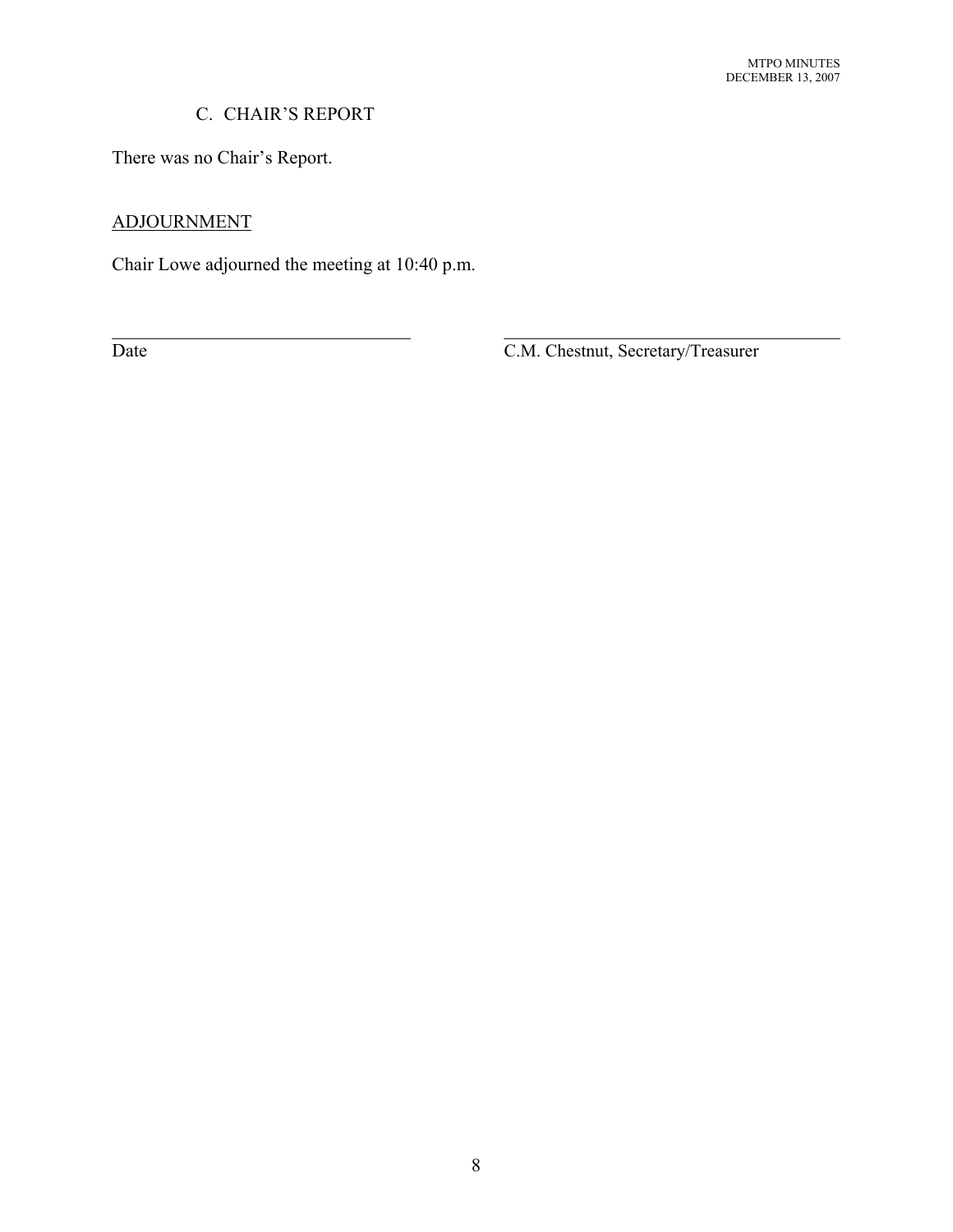# **EXHIBIT A**

| <b>Interested Citizens</b>                                        | <b>Alachua County</b> | <b>City of Gainesville</b> | <b>Florida Department</b><br>of Transportation |
|-------------------------------------------------------------------|-----------------------|----------------------------|------------------------------------------------|
| Gaelan Bishop                                                     | Dave Cerlanek         | Paul Folker                | Leena Patil                                    |
| <b>Bev Browning</b>                                               | Michael Fay           | Jesus Gomez                | Karen Taulbee                                  |
| Nelle Bullock                                                     | Kathy Fanning         | Debbie Leistner            |                                                |
| Mayor Gib Coerper                                                 | Jennifer Spagnoli     | Doug Robinson              |                                                |
| Richard Colbert                                                   |                       |                            |                                                |
| Zeriah Folston                                                    |                       |                            |                                                |
| Martin Gold                                                       |                       |                            |                                                |
| Alexander Gold                                                    |                       |                            |                                                |
| Sharon Hawkey                                                     |                       |                            |                                                |
| Rachel Henry                                                      |                       |                            |                                                |
| Lauren Hertel                                                     |                       |                            |                                                |
| Danielle Judd                                                     |                       |                            |                                                |
| Patricia Lee                                                      |                       |                            |                                                |
| Michael MacMillan                                                 |                       |                            |                                                |
| Mike New                                                          |                       |                            |                                                |
| Samir Parab                                                       |                       |                            |                                                |
| <b>Bill Radunovich</b>                                            |                       |                            |                                                |
| James Samec                                                       |                       |                            |                                                |
| Ward Scott                                                        |                       |                            |                                                |
| Terry Shaw                                                        |                       |                            |                                                |
| Ewen Thomson                                                      |                       |                            |                                                |
| Chris Towne                                                       |                       |                            |                                                |
| Clovis Watson, Jr.                                                |                       |                            |                                                |
| Gary Weed                                                         |                       |                            |                                                |
| <b>Bob White</b><br>* By telephone<br># Provided written comments |                       |                            |                                                |

T:\Mike\em08\mtpo\minutes\dec13.wpd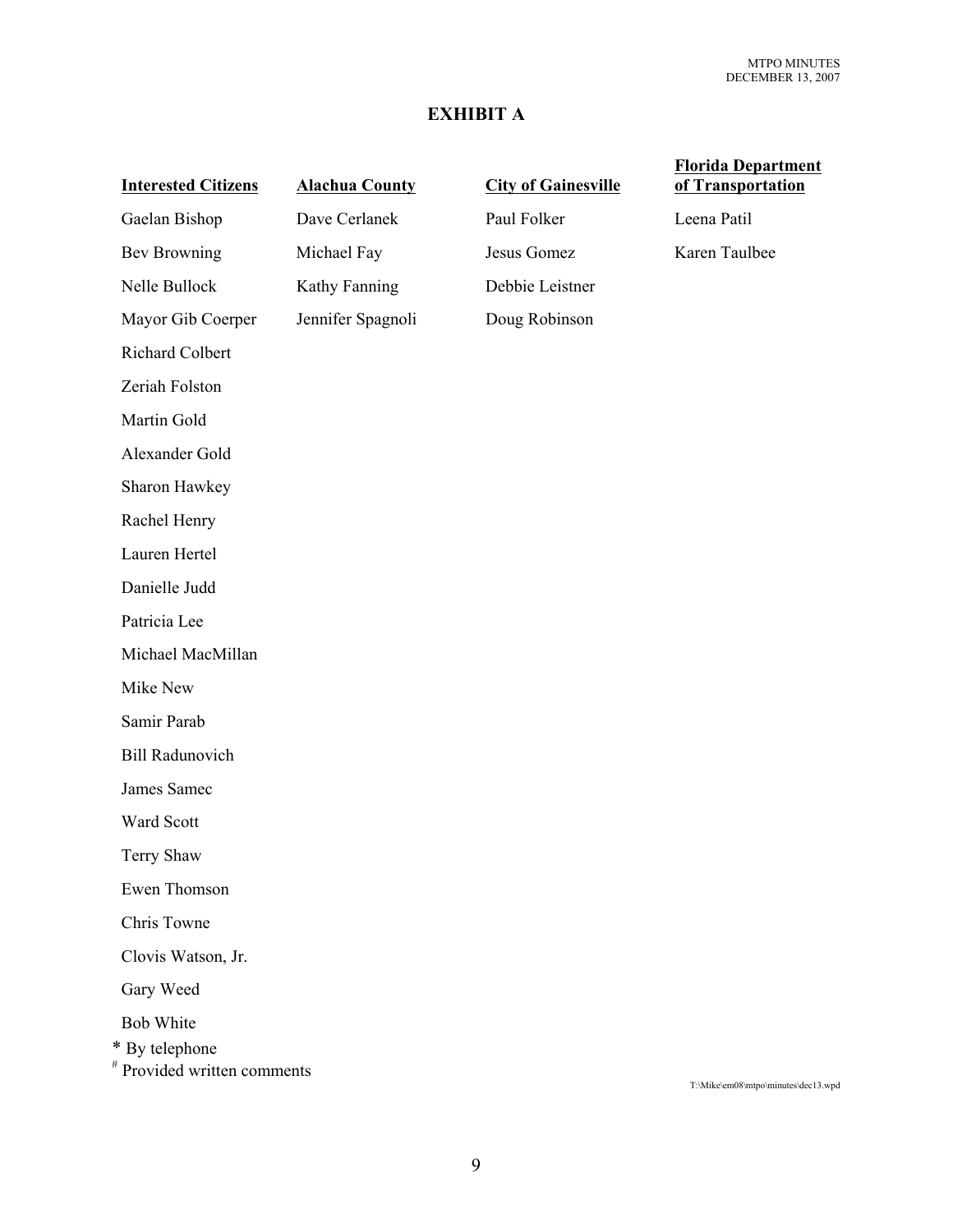## **EXHIBIT 1**

#### **CITIZENS ADVISORY COMMITTEE (CAC) DESIGNATE SELECTION PROCEDURE**

Once each year, the Metropolitan Transportation Planning Organization will appoint members to its CAC to fill any vacancies on that committee from a pool of applicants. From the pool of applicants that did not get appointed to the CAC, the MTPO will appoint up to three persons to be CAC Designate Members. The procedure for CAC Designate Members to automatically fill vacant CAC positions during the coming year is:

- 1. vacancies will be filled during the coming year from the pool of applicants based on the total number of MTPO member votes each applicant received; and
- 2. in case of a tie in the total number of votes, vacancies will be filled alphabetically.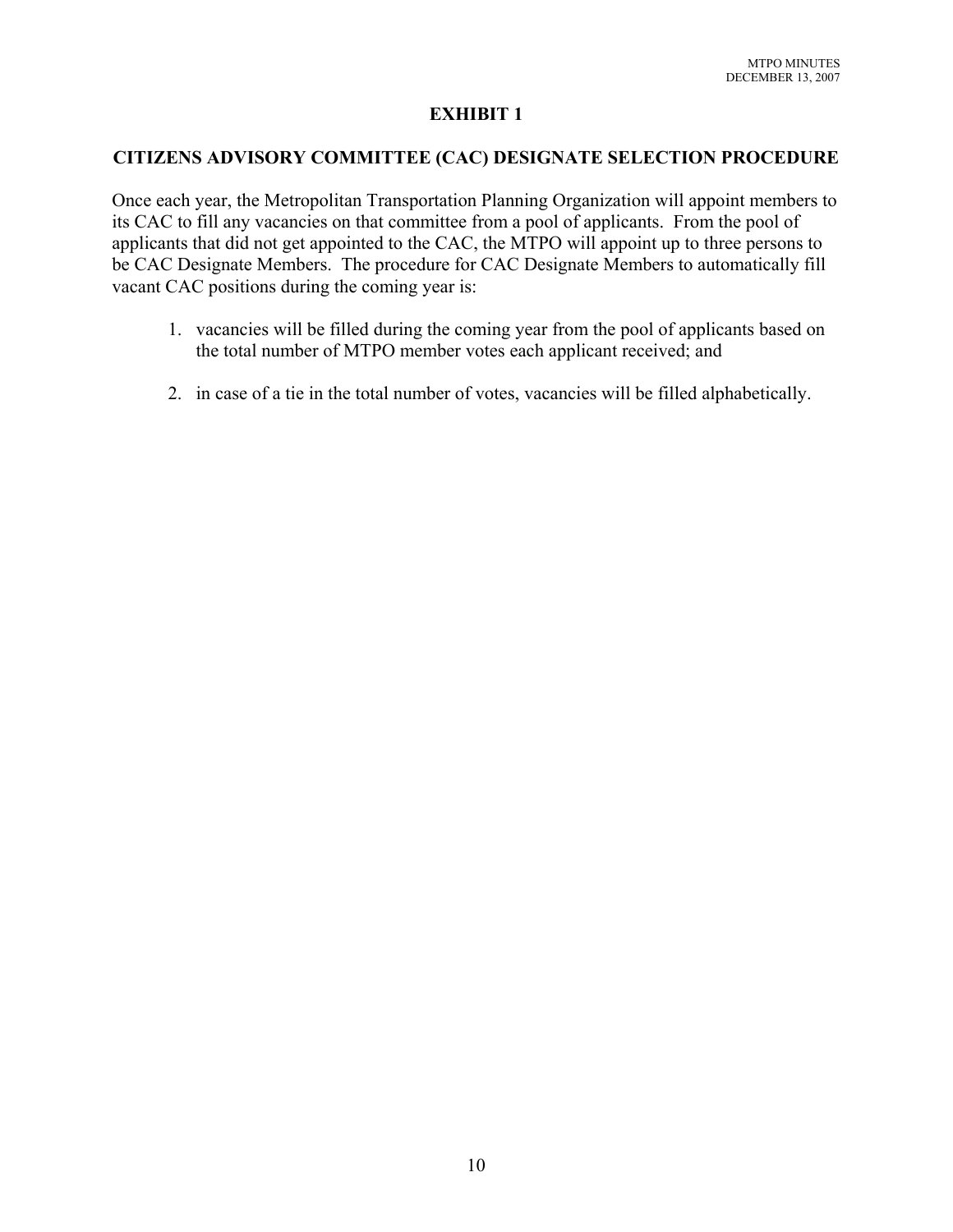

**SUNCOM 625-2200** FAX (352) 955-2209  $(352)$  955-2200

#### **CONSENT AGENDA METROPOLITAN TRANSPORTATION PLANNING ORGANIZATION FOR THE GAINESVILLE URBANIZED AREA**

**Jack Durrance Auditorium Thursday, 6:00 p.m. Alachua County Administration Building December 13, 2007 Gainesville, Florida**

#### **STAFF RECOMMENDATION**

#### **Page # 7 CA. 1 MTPO Minutes- October 11, 2007 APPROVE MINUTES**

This set of MTPO minutes is ready for review

#### **Page # 21 CA. 2 Transportation Improvement Program APPROVE AMENDMENTS (TIP) Amendments**

These projects were not committed during the last fiscal year (2006/2007) and need to "roll forward" to Fiscal Year 2007/2008

#### **Page # 25 CA. 3 Airport Entrance Road- Conceptual Design Plans APPROVE STAFF**

# **RECOMMENDATION**

Gainesville Regional Airport officials have submitted conceptual design plans for review and comment

**Page #** CA. 4 Public Involvement Plan Update **APPROVE JOINT** 

**RECOMMENDATIONS**

This time each year, the MTPO reviews this plan to see if changes are needed in order to improve the public involvement process

**Page #** CA. 5 Alachua County Contract Amendment- **APPROVE AMENDMENT Urban Village Planning Tasks**

This contract needs to be extended to June 30, 2008